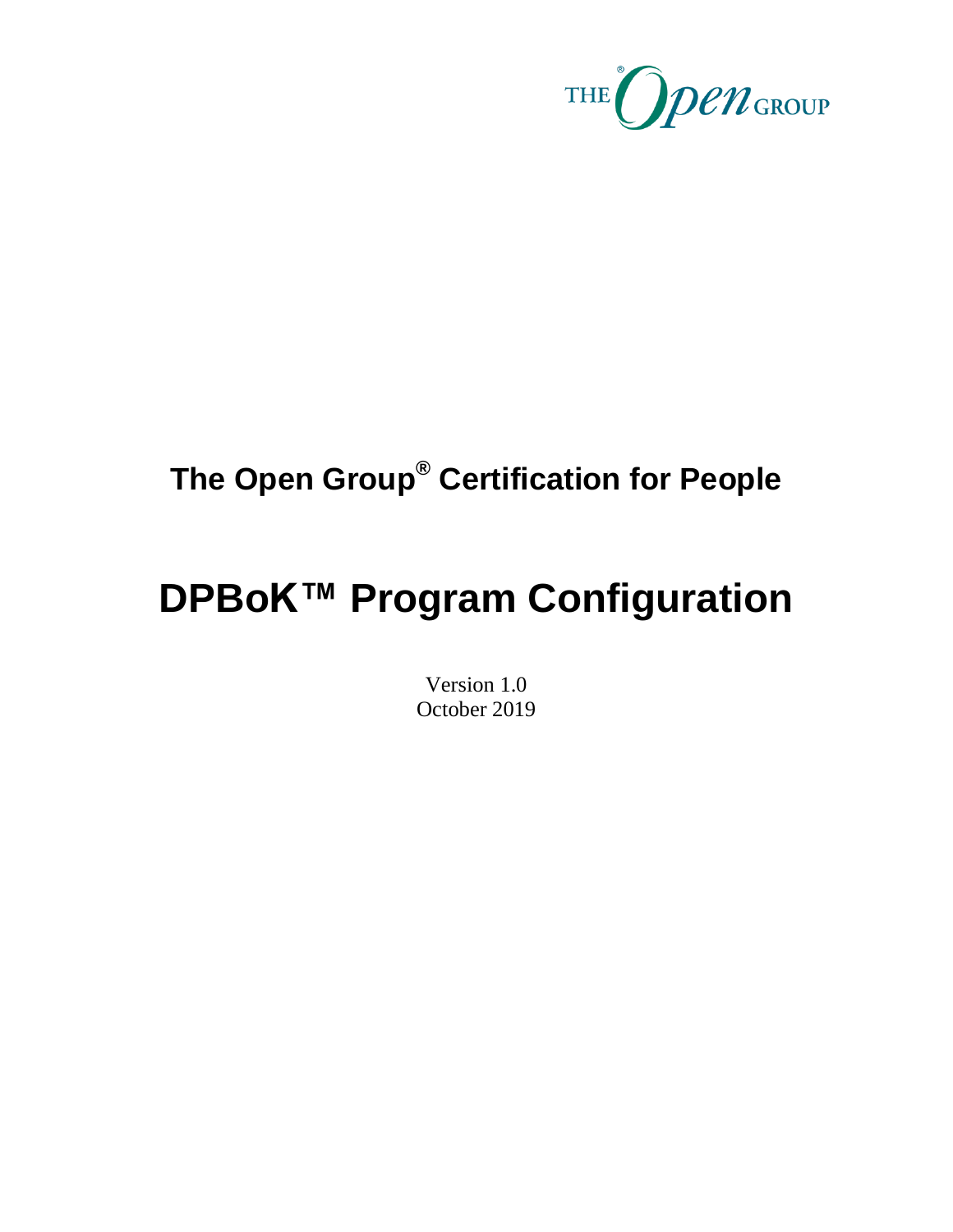© Copyright 2019, The Open Group

All rights reserved.

This publication may be reproduced, stored in a retrieval system, or transmitted in any form or by any means for the sole purpose of use with The Open Group certification programs, provided that all copyright notices contained herein are retained.

ArchiMate®, DirecNet®, Making Standards Work®, Open O® logo, Open O and Check® Certification logo, OpenPegasus®, Platform  $3.0^{\circ}$ , The Open Group®, TOGAF®, UNIX<sup>®</sup>, UNIXWARE®, and the Open Brand  $\hat{X}^{\circledast}$  logo are registered trademarks and Agile Architecture Framework™, Boundaryless Information Flow™, Build with Integrity Buy with Confidence™, Dependability Through Assuredness™, Digital Practitioner Body of Knowledge™, DPBoK™, EMMM™, FACE™, the FACE™ logo, IT4IT™, the IT4IT™ logo, O-AAF™, O-DEF™, O-HERA™, O-PAS™, Open FAIR™, Open Platform 3.0™, Open Process Automation™, Open Subsurface Data Universe™, Open Trusted Technology Provider™, O-SDU™, Sensor Integration Simplified™, SOSA™, and the SOSA™ logo are trademarks of The Open Group.

All other brands, company, and product names are used for identification purposes only and may be trademarks that are the sole property of their respective owners.

#### **The Open Group® Certification for People: DPBoK™ Program Configuration**

Document Number: X194

Published by The Open Group, October 2019.

Comments relating to the material contained in this document may be submitted to:

The Open Group, 800 District Avenue, Suite 150, Burlington, MA 01803, United States

or by electronic mail to:

[ogspecs@opengroup.org](mailto:ogspecs@opengroup.org)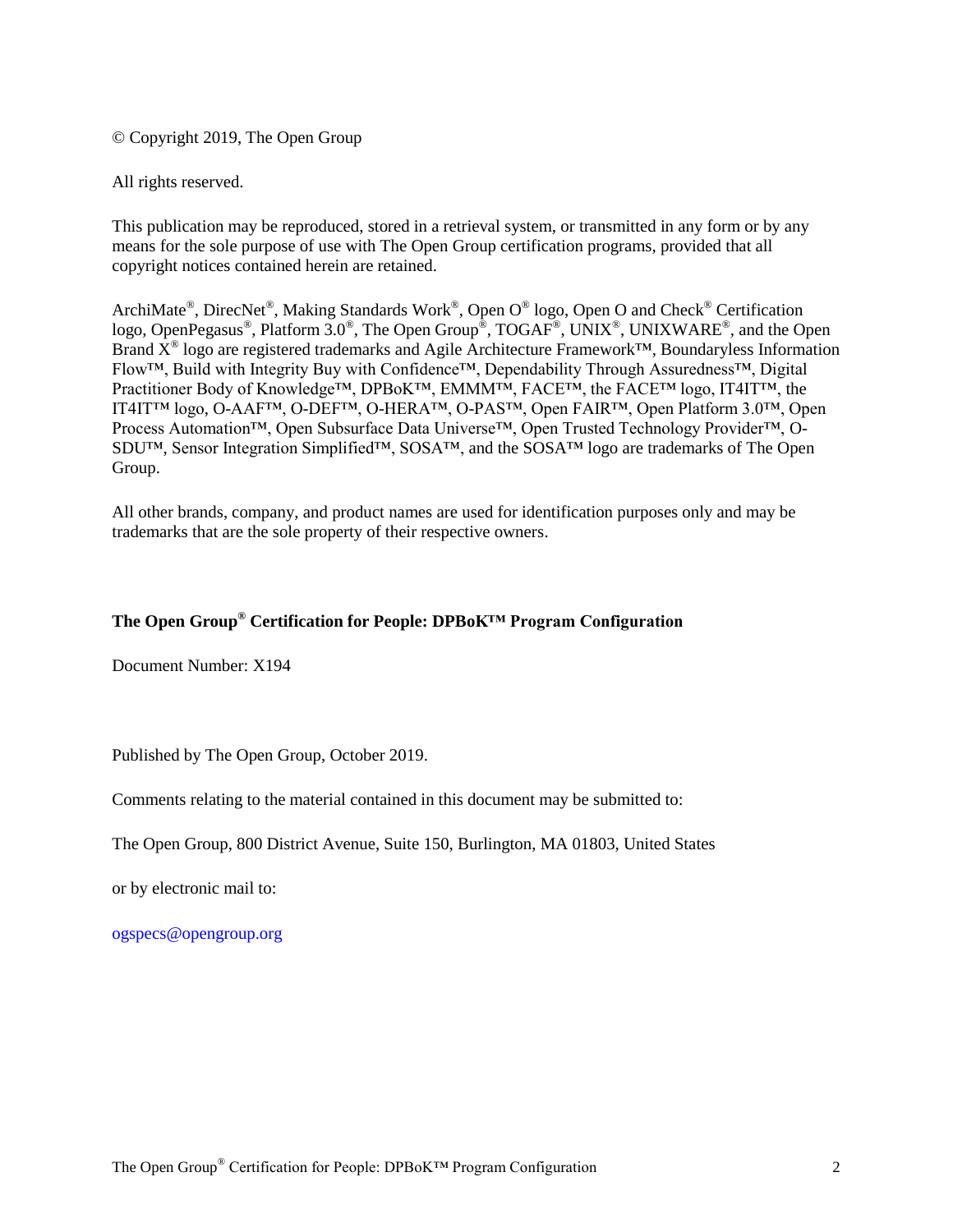## **Contents**

| 2. |     |  |  |
|----|-----|--|--|
|    | 2.1 |  |  |
|    | 22  |  |  |
|    |     |  |  |
|    |     |  |  |
|    |     |  |  |
|    |     |  |  |
|    | 2.3 |  |  |
|    | 2.4 |  |  |
|    | 2.5 |  |  |
|    | 2.6 |  |  |
|    |     |  |  |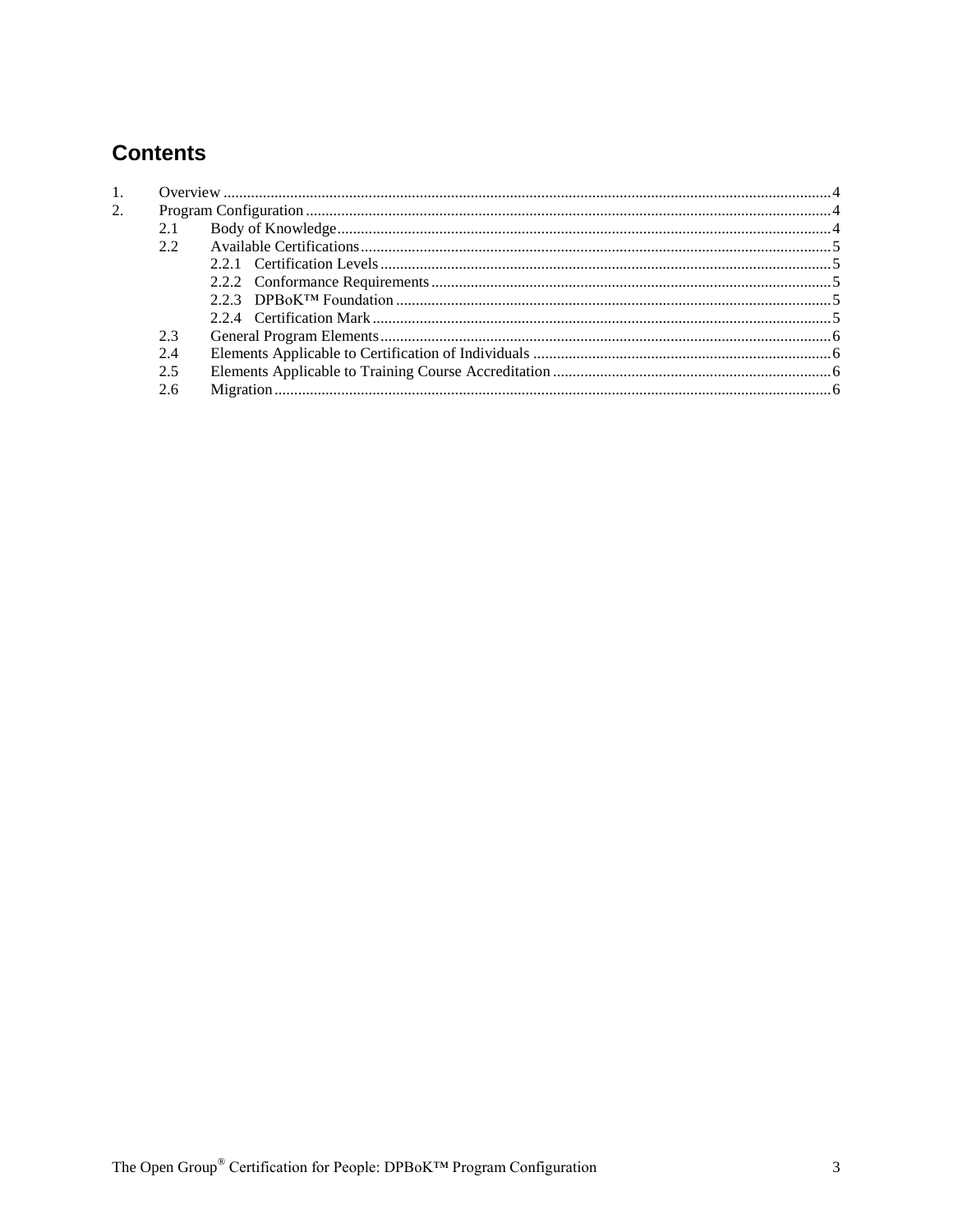## <span id="page-3-0"></span>**1. Overview**

The Open Group® Certification for People: Digital Practitioner Body of Knowledge™ (also known as the DPBoK™) Certification Program (the Program) makes certification available to people who demonstrate knowledge and understanding of the Body of Knowledge covered by the Program. The Program also provides accreditation for training courses designed to help people acquire the necessary knowledge and understanding of the Body of Knowledge in order for the person to achieve certification.

The Program is based upon a set of key documents:

- 1. *The Open Group Certification for People: Certification Policy*, which sets out the policies and processes by which an individual may achieve certification.
- 2. *The Open Group Certification for People: DPBoK™ Conformance Requirements*, which documents what elements of the Body of Knowledge an individual must know, understand, or be able to do, including depth of knowledge required, in order to achieve a given level of certification.
- 3. *The Open Group Certification for People: Training Course Accreditation Policy*, which sets out the policies and processes by which a training course may achieve accreditation.
- 4. *The Open Group Certification for People: Training Course Accreditation Requirements*, which documents the criteria that must be met by a training course in order to achieve accreditation.

These four documents together set out the policies, processes, and requirements for the Program.

<span id="page-3-1"></span>This document defines the values for the terms used within the key documents.

## **2. Program Configuration**

Capitalized terms not otherwise defined herein shall have the meaning ascribed to them in either The Open Group Certification for People Certification Policy or Training Course Accreditation Policy.

#### <span id="page-3-2"></span>**2.1 Body of Knowledge**

The Body of Knowledge for the Program is:

| <b>Body of Knowledge Identifier</b> | Meaning for the Purposes of this Program                                                                                                                        |
|-------------------------------------|-----------------------------------------------------------------------------------------------------------------------------------------------------------------|
| <b>DPBoK</b>                        | The Digital Practitioner Body of Knowledge™ (DPBoK™), a standard of<br>The Open Group, published by The Open Group, July 2019, Document No.<br>C <sub>196</sub> |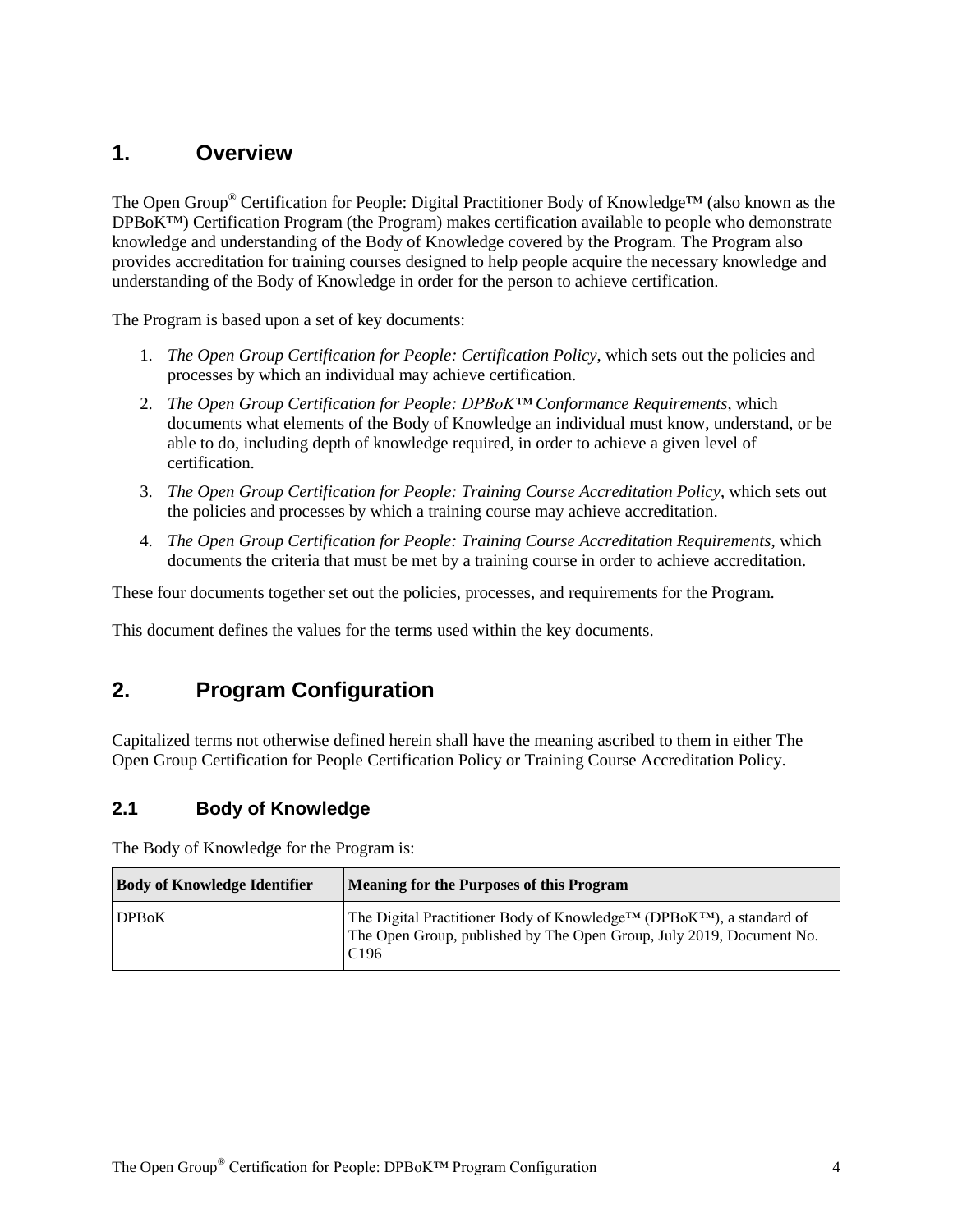## <span id="page-4-0"></span>**2.2 Available Certifications**

#### <span id="page-4-1"></span>**2.2.1 Certification Levels**

The certifications available in the Program are:

| <b>Level</b> | Name of Level            | <b>Description</b>                                                                                                                                          |
|--------------|--------------------------|-------------------------------------------------------------------------------------------------------------------------------------------------------------|
| Level 1      | <b>DPBoK™</b> Foundation | Knowledge of the foundational set of concepts for the<br>Digital Practitioner to create, deliver, and improve digital<br>products in any size organization. |

#### <span id="page-4-2"></span>**2.2.2 Conformance Requirements**

The table below identifies where the requirements for certification at each level are documented.

| <b>Name of Level</b>     | <b>Associated Conformance Requirements</b>                                                                                                   |
|--------------------------|----------------------------------------------------------------------------------------------------------------------------------------------|
| <b>DPBoK™ Foundation</b> | The Open Group Certification for People: DPBoK™ Conformance<br>Requirements, published by The Open Group, October 2019, Document No.<br>X195 |

#### <span id="page-4-3"></span>**2.2.3 DPBoK™ Foundation**

| <b>Purpose</b>                                                                                                                                                                                                                                                                                                                                                                                                                                                                                                                                                                                                                                                                                                                        | <b>Target Audience</b>                                                                                                                                                                                                                                                                                                                                                                                                                                                                                                                        |
|---------------------------------------------------------------------------------------------------------------------------------------------------------------------------------------------------------------------------------------------------------------------------------------------------------------------------------------------------------------------------------------------------------------------------------------------------------------------------------------------------------------------------------------------------------------------------------------------------------------------------------------------------------------------------------------------------------------------------------------|-----------------------------------------------------------------------------------------------------------------------------------------------------------------------------------------------------------------------------------------------------------------------------------------------------------------------------------------------------------------------------------------------------------------------------------------------------------------------------------------------------------------------------------------------|
| The purpose of certification for DPBoK™ Foundation<br>is to provide validation that the individual has gained<br>knowledge of the foundational set of concepts for the<br>Digital Practitioner.<br>The certification can help:<br>Those who require an introduction and basic<br>understanding of the DPBoK Standard<br>Individuals who wish to create and manage<br>product offerings with an increasing digital<br>component, or lead their organization through<br>Digital Transformation<br>IT professionals working within any size<br>٠<br>organization, from a startup through to a large<br>enterprise, that has adopted digital approaches<br>The learning objectives at this level focus on<br>knowledge and comprehension. | The target audience for this certification includes, but is<br>not limited to:<br>Senior digital business professionals, up to and<br>including C-level, who need increased awareness of<br>digital practices<br>Mid-career IT professionals who need retraining to<br>$\bullet$<br>stay relevant and validate digital Subject Matter<br>Expert (SME) status in specific domain areas<br>Entry-level computing and digital business<br>٠<br>professionals<br>College-level students and computing and digital<br>$\bullet$<br>business majors |

#### <span id="page-4-4"></span>**2.2.4 Certification Mark**

The Open Group Certification for People: DPBoK™ Certification Program Trademark License Agreement defines The Open Group Certification Mark logo that is to be used in the Program along with the following labels that identify the specific Body of Knowledge against which a person is certified and the level of certification achieved:

| <b>Level</b> | <b>Label for Level of Certification</b> | <b>Label for Body of Knowledge</b> |
|--------------|-----------------------------------------|------------------------------------|
| Level 1      | Foundation                              | <b>DPBoKTM</b>                     |